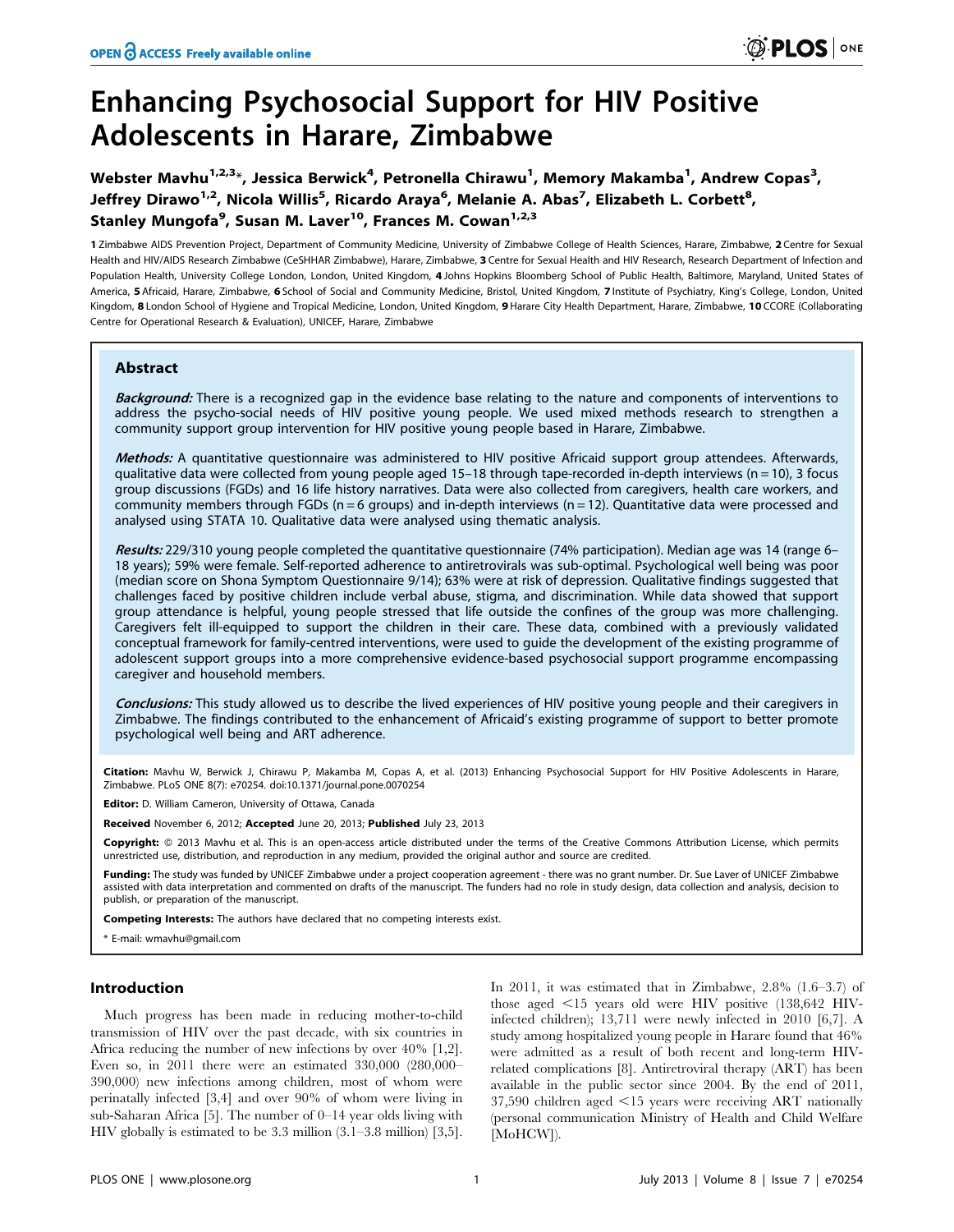Young people who have survived HIV since birth face several challenges. Their childhoods have been characterized by frequent illness, hospitalization and poor school attendance; they are frequently of small stature, have delayed puberty, intellectual impairment and skin disfiguration [9,10]. Many have lost one or both parents to HIV [10]. They need specialised psychosocial assistance to help them adjust to their diagnosis and where necessary, integrate into a new household. These challenges have implications for designing interventions in order to address their needs. Of note, many older children and adolescents are diagnosed late in Africa despite most guardians suspecting their children of being HIV infected before diagnosis [11,12].

The needs of adolescents living with HIV are more sensitive and varied than those of adults, as they must simultaneously deal with 'adult' issues such as disclosure, stigma and practising safe sex while also addressing issues traditionally associated with adolescence, such as body image, first sexual experience, peer pressure and forming personal identity [13,14]. In addition, while HIV treatment and care programmes in general and highly active ART specifically, has been demonstrated to improve paediatric HIV outcomes in developed [15,16,17,18] and low-resource settings [19], high levels of adherence  $(>90\%)$  [20,21] are required to decrease the risk of virological resistance [22,23] and opportunistic infections [24]. There is evidence that ART adherence in young people is worse than in adults [25,26,27]. Young people on ART need support in order to ensure the high levels of adherence required to maximise the benefits of therapy.

There is a recognized gap in the evidence relating to the optimal content and components of interventions to address the needs of HIV positive young people in order to support their transition to adulthood and their engagement in treatment and care services [14]. At the time the study was undertaken, the only randomized trial of a mental health intervention to improve ART adherence among people (all adults) with depressions was by Steve Safran and colleagues and this intervention used CBT [28]. In addition, the only preventive mental health intervention recommended for adolescents by the World Health Organisation and evaluated in various RCTs was the Friends intervention (which also uses CBT as its basis) [29,30].

In Zimbabwe, psycho-social support (PSS) for HIV positive children is run through a number of organisations, the majority of whom provide PSS to vulnerable children more generally rather than HIV positive children specifically. The intensity and nature of such provision varies widely [31]. The MOHCW has established guidelines for PSS for HIV positive children. It has recognised seven principles for programming [32] and has also developed performance indicators but has not as yet determined a 'standard of care' for this type of provision. Africaid  $(\text{Z}vand\text{in} - ^t\text{As})$ I am') is one of the few organisations in Zimbabwe specifically targeting the PSS of positive young people and provides community-based support addressing the psychological, social and treatment needs of the young people in its care (www.africaid. co.uk).

In partnership with Africaid, we used mixed methods research to collect data to strengthen the evidence base for psychosocial interventions to support HIV positive adolescents in southern Africa, with the specific goal of strengthening Africaid's community intervention for HIV positive young people. We used research findings to come up with a description of internal and external life circumstances of HIV positive young people which we could combine with stakeholder input and evidence from the literature about the determinants of adolescent HIV adherence to strengthen and expand Africaid's programme of support.

## Methods

All HIV positive young people (aged 6–18) enrolled in Africaid support groups during the study period were invited to take part in a quantitative survey. In addition, qualitative data were collected from young people using in-depth interviews (IDIs), focus group discussions (FGDs) and life history narratives. Additionally, IDIs and FGDs were held with parents and caregivers of HIV positive children, health-care workers and community members with different roles. We then held a participatory workshop with young people living with HIV, their caregivers and key stakeholders to review these data and ensure their credibility [33]. The data were discussed alongside the relevant published literature and implications for enhancing the existing community based programme were explored. Stakeholders recommended re-focusing of the programme in order that the research findings were taken into account. A previously validated theoretical framework for adolescent behaviour change (in this case adherence to ART) which took account of the stakeholders' interpretation of research findings was identified [34,35] and used to guide refocusing of the programme.

We used youth researchers to collect data from the HIV positive young people in an attempt to maximise participation and disclosure of sensitive issues. Involving youth researchers in research design, implementation and analysis as well as subsequent intervention development provided a framework for increasing child participation in research and programming. Between July and August 2009, 10 youth researchers aged 16–18 (6 females), carefully selected among Africaid support group attendees, were trained in data collection and analysis using materials adapted from the Save the Children framework for training youth researchers [36,37]. The training covered research and ethical issues, data collection and recording, as well as questionnaire delivery.

Young people were recruited through Africaid support groups. At the time of the study, there were 310 support group attendees. Parents and caregivers who took part in IDIs and FGDs were recruited through the peer researchers. Health-care workers were recruited at their workplaces. Community members were approached within the community and purposively sampled to include individuals likely to have contact with HIV positive young people including teachers, the police and child protection committee members.

### Data Collection

Quantitative data were collected in Shona, the participants' language, between August and September 2009 using a structured questionnaire. Two different questionnaire delivery modes were ascribed to different age groups. Young people below the age of 13 were interviewed by peer researchers using computer-assisted personal interview (CAPI) (Figure 1); participants' responses were entered directly into Personal Digital Assistants (PDAs). The survey instrument was developed from previously validated questionnaires including those used for the Regai Dzive Shiri project - a randomized trial of an HIV prevention intervention for Zimbabwean youth [38,39], the Zimbabwe Demographic and Health Survey [40] and the Zimbabwe Young Adult Survey [41]. Where existing questions were not available, these were developed de novo and pretested. Questionnaire domains included sociodemographics, disclosure, stigma and adherence. Questions relating to sexual behaviour and mental health symptoms were not presented to this age group. Young people aged between 13 and 18 self-completed the questionnaire on a laptop using audio computer-assisted survey instrument (ACASI). All participants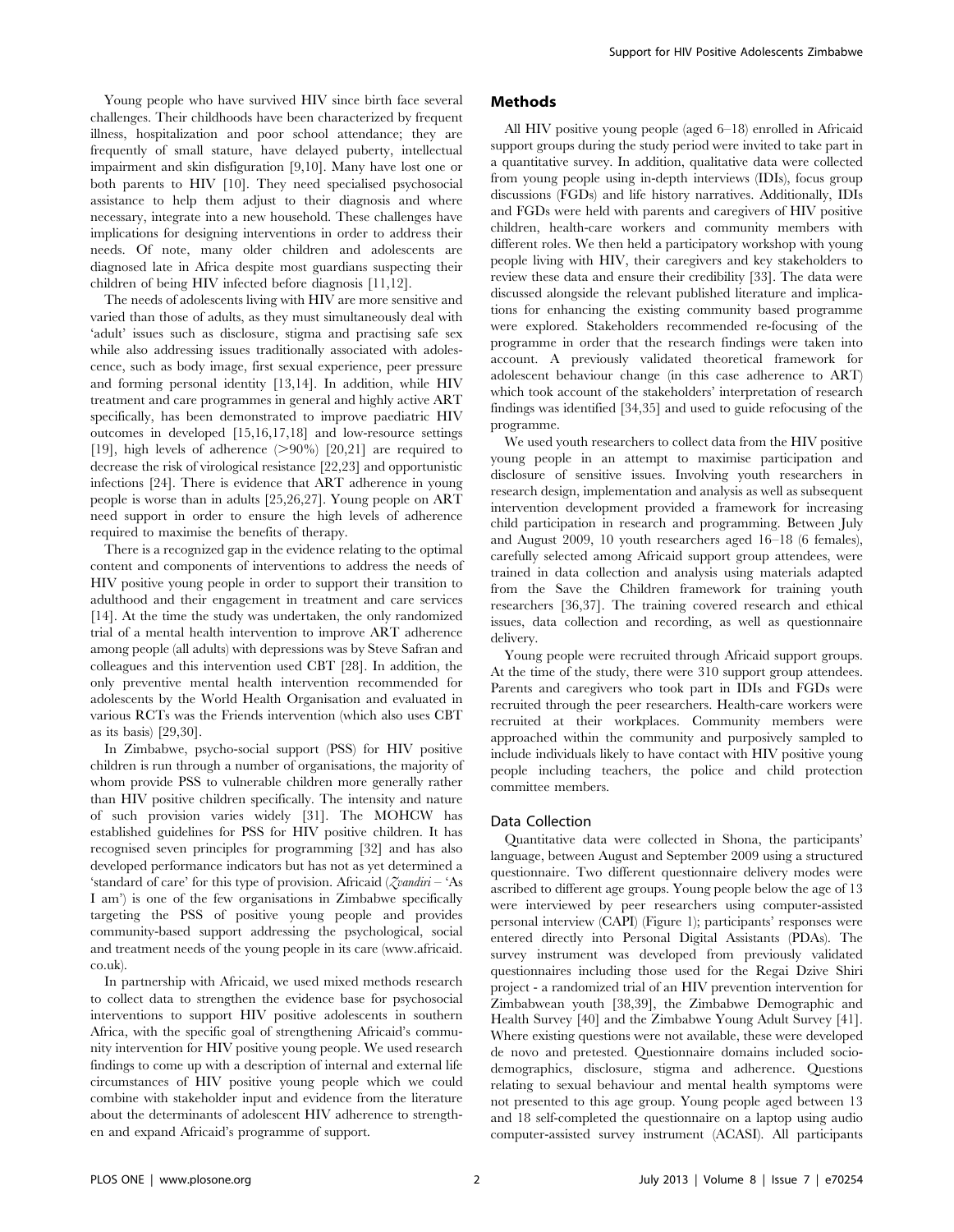

Figure 1. Flow chart of study participants, questionnaire mode and questions by age group. <sup>a</sup>Computer assisted personal interview.<br>PEQUE 12 year old participants were mistakenly administered ACASL and five participants. 2  $P$ Four 12 year old participants were mistakenly administered ACASI, and five participants  $>12$  years of age were mistakenly administered CAPI. cAudio computer assisted survey instrument. dShona Symptom Questionnaire. doi:10.1371/journal.pone.0070254.g001

aged 13 and older completed questions regarding their mental health. Participants aged between 13 and 15 were asked a few sexual behaviour questions; those over 15 years were asked about their sexual behaviour in more depth, including age at first sex, condom use and life-time sex partners.

After the quantitative survey, qualitative data were collected from young people aged 15–18 through tape-recorded, IDIs  $(n = 10)$ , 3 FGDs  $(n = 30$  participants) and a predetermined number of life history narratives/'rivers of life' (RoLs) ( $n = 16$ ). A 'river of life' is a participatory tool whereby each participant chronicles their life through drawing a river, marking key events with either an upward (positive occurrence) or downward flow (negative event). The drawing serves as stimulus for an in-depth discussion of their life [42]. Youth researchers conducted some of the in-depth interviews and life history narratives on their own but received support from experienced adult researchers around FGD facilitation, which they found particularly challenging. Experienced adult researchers held regular meetings with youth researchers to review their data and to provide them with guidance and insights on improving data quality. Experienced adult researchers also collected data from parents and caregivers, health care workers and community members through 6 FGDs  $(n = 60$  participants) and IDIs  $(n = 12)$ . Qualitative discussions focused on among other things, challenges faced by HIV positive children, support systems for these children, disclosure, treatment and care, adherence plus future plans. The conduct of IDIs and FGDs involved an iterative process of data collection, on-going analysis and topic guide revision to test for theme saturation [43]. Data were also collected from the stakeholder meeting in the form of flip chart summaries of group discussions and note taking during plenary discussion and feedback.

#### Data Analysis

Quantitative data were analysed using Stata 10 (Stata Corp., College Station, TX, USA). Adherence to ART was assessed through self-reports of frequency of missed doses (Table 1). Primary analysis included the ''other'' response as more adherent than those who reported missing their dose once per month, (responses were scaled in this way and the questionnaire did not provide a response ''less than once per month'') (Table 1). A secondary analysis was performed, in which those participants responding ''other'' were excluded from the analysis.

To cross-tabulate adherence by other factors (independent variables, IVs) adherence was considered as a binary variable, where 'adherent' was defined as taking  $>95\%$  of ARV doses i.e. missing no more than one dose every two weeks, and continuous IVs were also categorised. However, all testing for association was based on the ordered six categories of adherence and continuous values where appropriate for IVs such as age. Different tests were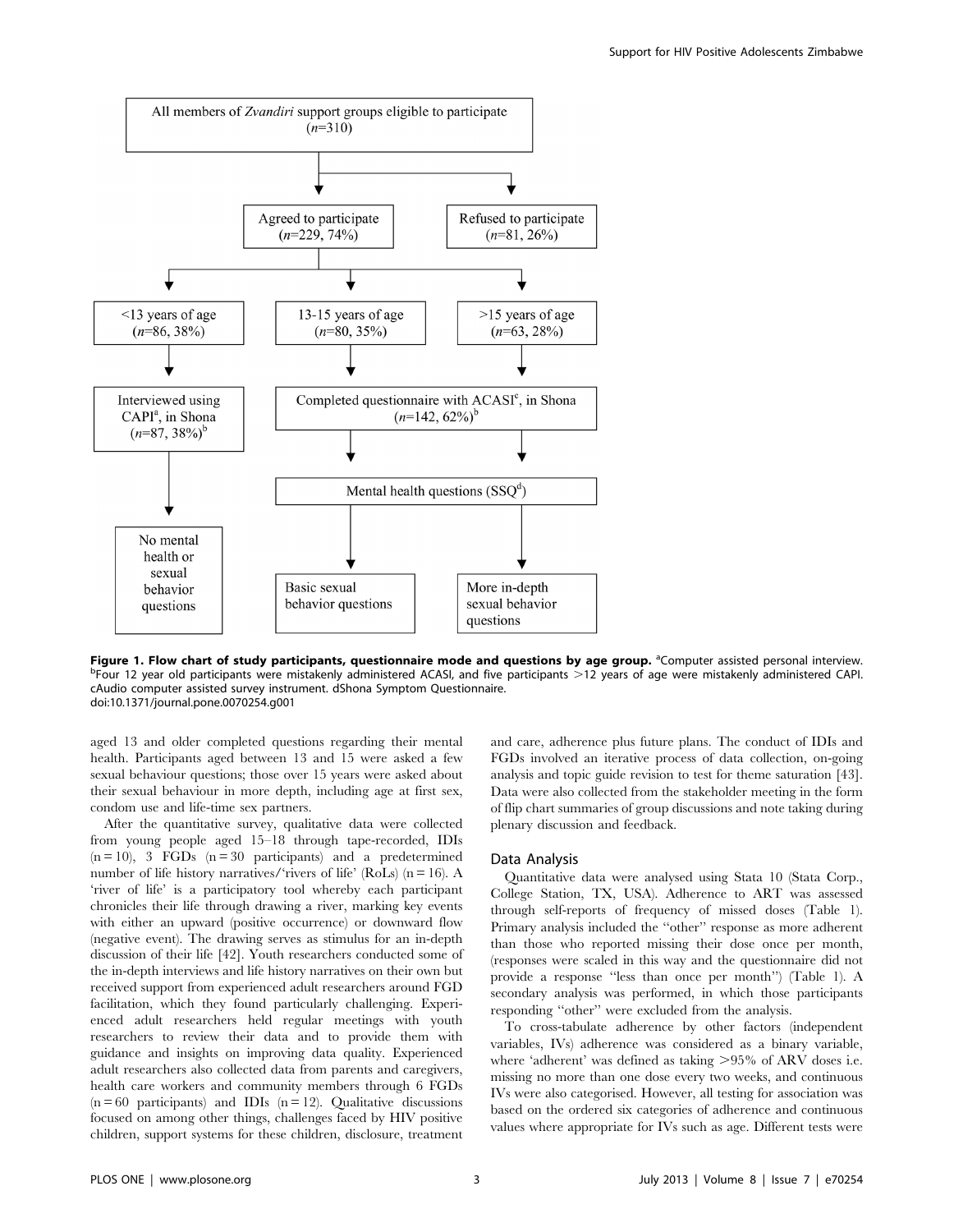Table 1. Demographic and adherence characteristics of study participants.

| Variable                                                               | $n (%)^1$ |
|------------------------------------------------------------------------|-----------|
| Gender                                                                 |           |
| Female                                                                 | 135 (59)  |
| Median age (y)                                                         | 14        |
| Age range                                                              | $6 - 19$  |
| Education                                                              |           |
| Completed primary school ( $n = 1672$ )                                | 111 (66)  |
| ARV adherence Frequency of missed doses (%<br>adherence) $(n = 192^3)$ |           |
| Once a day (50%)                                                       | 41 (21)   |
| Twice a week (86%)                                                     | 11(6)     |
| Once a week (93%)                                                      | 11(6)     |
| Once every two weeks (96%)                                             | 7(4)      |
| Once a month (98%)                                                     | 23 (12)   |
| "Other"                                                                | 99 (52)   |

 $n = 229$  unless otherwise specified.

 $2$ Of those 12 years of age and older.

<sup>3</sup>Of those reporting that they were currently taking antiretrovirals.

doi:10.1371/journal.pone.0070254.t001

used to test for association between each IV and medication adherence: Wilcoxon Mann-Whitney test where the IVs were binary, Kruskal-Wallis test for categorical IVs with more than two levels, and Spearman's rank correlation test for continuous or ordinal IVs. Ordinal logistic regression was used to calculate unadjusted odds ratios (OR) and corresponding 95% confidence intervals (CI). To examine the association between adherence and multiple IVs, multiple ordinal logistic regression was used to produce adjusted ORs and CIs. The two-sided  $p$ -value threshold for statistical significance was 0.05.

Common mental disorder (CMD) was assessed using a locallyvalidated, 14 item, indigenous measure of common mental disorders, the Shona Symptom Questionnaire (SSQ) [44]. A score of eight or higher suggested a risk of CMD whilst a score of 11 or higher suggested a risk of severe CMD [44].

Tape-recorded qualitative data were transcribed and translated verbatim into English. Initial themes were identified during the data collection process; these were used to develop an initial coding framework. Additionally, sets of five IDIs, FGDs and RoLs were coded line by line on paper. Additional codes were added to the coding framework. Transcripts were then entered into NVivo 8 (QSR International, Melbourne, Australia), a qualitative data storage and retrieval program. Two researchers (PC and MM) coded each transcription (and 'river of life') separately using the modified coding framework, taking note of any emerging new codes. Discrepancies were resolved by discussion with the senior social scientist (WM), who also independently coded all transcripts. Codes were grouped into categories and emerging themes were then identified following the principles of thematic analysis [45]. A total of 16 themes were identified. However, only those relevant to this analysis were used and illustrated with verbatim quotes.

Ethics approval was given by the Medical Research Council of Zimbabwe and the ethics board of University College London. Parental/guardian written consent was obtained for all participants. Additionally, written assent was required for adolescents aged 13 and older. Younger participants gave verbal assent; their names plus information on whether or not they had assented to

take part in study were recorded. Researchers ensured that the wording of the consent/assent forms was appropriate for young people so that they became fully aware of the process. Researchers also strived to ensure that young people understood that they could refuse to participate in the study even when their parent/ guardian had given consent. If any young person declined to assent to participation s/he would not be included in the study regardless of whether or not their parent/guardian had given consent. Participants were provided with copies of their informed consent/assent forms. Both ethics committees approved the consent/assent procedure. To ensure that participants had adequate support if they became upset or got disturbed by taking part in this study, an Africaid support group leader (experienced counsellor) was on hand at all interviews to provide further counselling. Additionally, a youth researcher support group was set up and led by an experienced counsellor and social scientists working on the project, to allow youth researchers to debrief and get support during data collection.

## Results

A total of 229 out of 310 (74%) young people enrolled in Africaid were located during the survey period, and all agreed to participate. All completed the quantitative questionnaire. No one declined to take part in the study. The median age was 14 years (interquartile range [IQR]: 12–16) and 135 (59%) were female (Table 1). The majority (75%) reported using their father's family name; 88% had a birth certificate.

Orphanhood was common: 173 (76%) participants stated that their mother (21%), their father (38%) or both (40%) had died. The majority lived in households that were not headed by their mother or father (63%); only 65% had always lived in their current household. Among those who had changed households, 56% had moved once while 12 (15%) had moved more than three times, mostly due to caregiver's illness or death (31%). Forty four respondents (19%) reported that they were unable to afford to eat at least two meals a day, nearly half (48%) that they would be unable to pay the required hospital fees if somebody in their household was sick, and two thirds that they had been absent from school because there was no money to pay school fees.

Eight participants reported never having attended school, with 184 (83%) in school at the time of questionnaire completion. Of 221 young people who had attended/were attending school, 50% had completed primary level to date (66% of those aged  $\geq$ 12). The highest level of education reported was completion of 12 years of schooling (1%). The most commonly cited reason for stopping school was lack of fees (5/8). Qualitative discussions suggested that caregivers did not prioritise payment of fees for HIV positive children within their household. 'They may deliberately not pay your schools fees such that you are always sent back home...' (female, youth fgd1).

Participants perceived that they were treated differently from other children in their household. '…Whenever you get home [from school], you will find a whole pile of plates waiting for you and you will be asked to wash those plates, something which they won't do to other children' (female, youth fgd3). Another youth mentioned, 'You can be given your own blanket – just one and so you will feel cold. Whenever you cough [due to cold], they tell you "shut up! You are making noise; we want to sleep" (male, youth fgd1).

Qualitative findings on household stigma were corroborated by quantitative data; 31% reported sometimes or always having had to work more (at home) than others their own age or younger, 34% had been asked, sometimes or always, to either sleep or stay separately from other household members and 41% were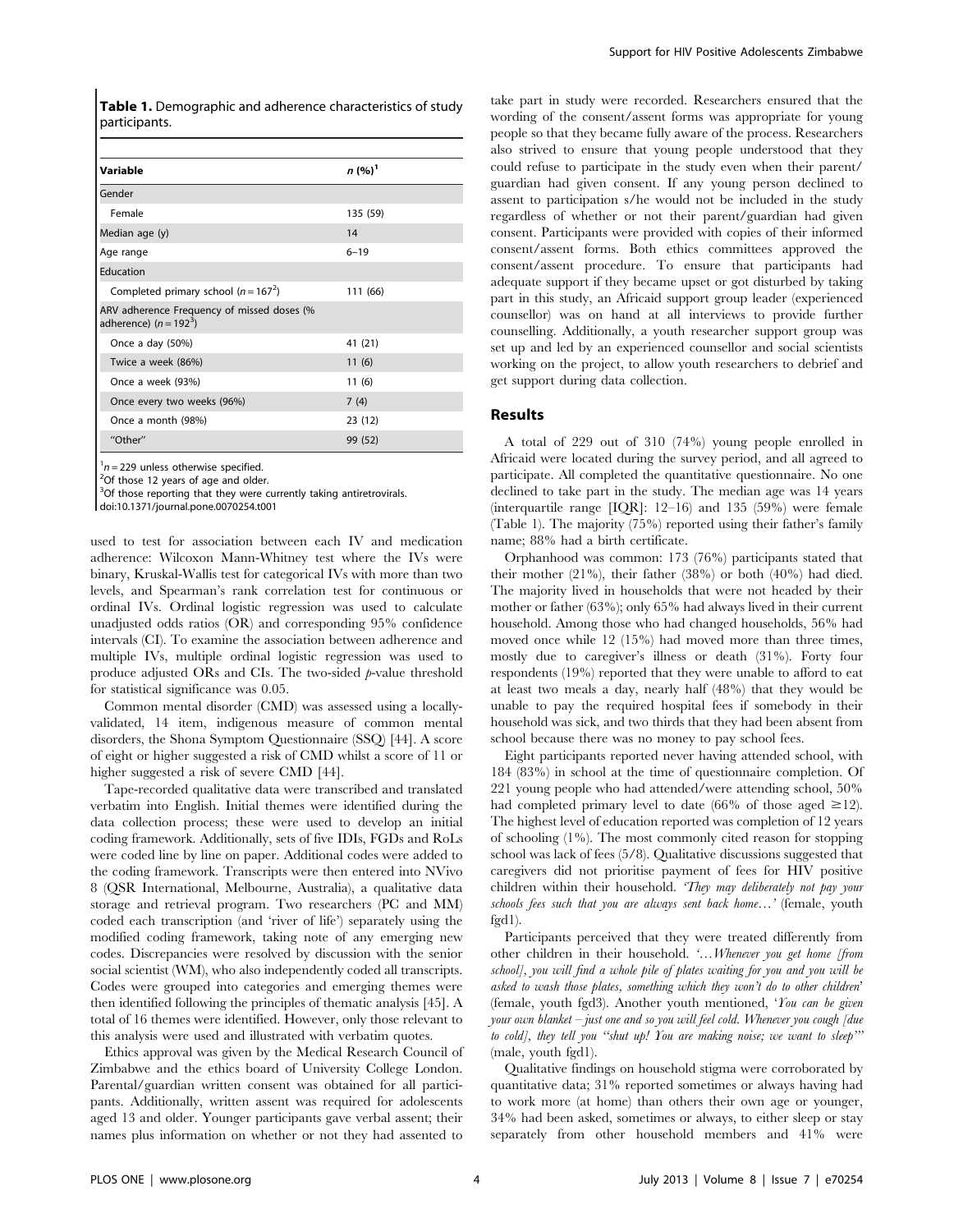sometimes or always given less food than others their own age or younger.

Participants also perceived themselves stigmatised by the wider community. More than 40% of participants endorsed the statement that ''people do not want them around their children once their HIV status is known''. Community discussions suggested that this discrimination was real 'These young people are discriminated by caregivers, teachers and anyone within their vicinity' (male, adult fgd1). Young people themselves described how other children from the community avoided them. '... If you try to get closer to them they will say, "don't get close to us, you will infect us with AIDS"" (female, youth fgd1).

Discussions suggested that while young people often felt that people avoided them at school, others had experienced teachers being supportive. 'Some really feel sorry for you and if they find out that your classmates are abusing you, they can be very angry' (male, youth fgd3). Overall, qualitative discussions highlighted the need to address stigma and discrimination within the wider community. Of note however, community members commented that the secrecy surrounding HIV positive children's HIV status made it difficult for them (or indeed other household members) to provide support. 'There are times when you want to help or even give advice but you will be afraid that they will ask "who told you that my child is positive (HIV)?" (female, community fgd2).

Knowing one's HIV status is a requirement for participation in the Africaid support group. Nonetheless, only 90% of respondents reported knowing their HIV status. Participants reported that they were most commonly informed that they were HIV positive by their doctors (46%) or their mothers (22%). Perhaps not surprisingly given the extent of perceived and enacted stigma, 65% of the participants who knew their status had never told anyone else about it. The majority of discussants reported that they had chosen not to disclose their status, even to people who were important to them such as siblings and other household members, because they feared their reaction:

Interviewer: Why have you not told him (brother) that you are positive (HIV)?

Participant: He drinks and so my mother said we should not tell him because he might divulge the information to others when he gets drunk (male, youth IDI9).

Of note, adolescent girls also mentioned that they rarely chose to disclose to the boys they dated. 'You cannot disclose to someone you have known for just a week. He will disappear for good and he will tell his friends that he is no longer seeing you because you are HIV positive' (female, youth fgd2).

Qualitative data suggested that apart from parental illness and death, becoming aware of their HIV status is perhaps the most difficult life event the young people have experienced. All participants who completed the 'river of life' represented this period with a deep plunge on the river. Young people reported that learning their HIV status resulted in feelings of despair and hopelessness, coupled with a sense of imminent death. One participant described how he temporarily gave up. 'After learning about my status I spent a week without going to school. I lost appetite…' (male, youth IDI10).

Eighty-nine (63%) of the 141 participants (aged 13 or over) who completed the SSQ scored eight or higher - suggesting that they were at risk of common mental disorder (CMD) [44]. Forty-two (30%) scored 11 or more, suggesting a risk of severe CMD. The median score was 9 (mean 8.2, SD 3.7). Items in the scale most likely associated with symptoms of depression were commonly reported; e.g. 72% agreed that 'in the past week there were times when I was thinking deeply or thinking about many things' (kufungisisa [thinking too much] is the Shona word that most closely resembles the English term 'depression') (Table 2).

Qualitatively, participants mentioned that the ill-treatment they experienced within the household made them 'think too much'. 'You start saying to yourself, ''I wish my mother had twisted my neck when she was about to die so that both of us would die at the same time"' (female, youth fgd1).

Twenty-one percent of participants reported missing a dose of their ART once a day (50% adherence), 6% missed twice a week (86% adherence), 6% missed once a week (93% adherence), 4% once every two weeks (96% adherence) and 12% once a month (98% adherence). Ninety-nine participants (52%) selected 'other' which was the last option in a list that progressed from least to greatest adherence, and did not include an option labelled 'less than once a month' to indicate near-perfect adherence. Qualitative discussions suggested that participants who had chosen this option intended to indicate near perfect adherence. Overall, 16% of the sample reported that they took over 95% of their doses (the recommended adherence level) [46] (Table 1).

Among 192 participants, the most common reasons for missing doses were forgetting (45%), travelling (23%), concealing from others (22%) and lack of bus fare to collect medication (17%). Older age and psychological morbidity appeared to be associated with poor adherence. Whilst 76% of participants aged under 13 reported taking  $>95\%$  of ART doses, this declined to 55% in those aged 16 and over. Similarly, 72% of participants who scored  $\leq$ 8 on the SSQ (low risk of CMD) reported good adherence declining to 53% of those whose who scored 11 or more (Table 3). In a multiple ordinal logistic regression model neither age (adjusted odds ratio per year increase 0.92, 95% CI 0.76–1.11) nor SSQ score (adjusted odds ratio per unit increase 0.92, 95% CI 0.84–1.00) was found a significant predictor of medication adherence after adjusting for the other.

Discussions with adults suggested that poor adherence among adolescents was sometimes due to a lack of monitoring. 'I cannot follow-up a 14 year old to check whether or not they are taking their tablets' (female, adult fgd6). However, adults also mentioned that they felt ill-equipped to support adolescents with adherence. Additionally, FGDs also suggested that non-adherence was sometimes a conscious act, triggered by depression. 'You end up thinking too much and at times you say, ''Let me stop taking these tablets so that I just die''' (male, youth fgd3).

A majority of participants attended Africaid support group meetings at least once every month (95%). Nearly all participants (91%) found being a member of the support group helpful. Qualitative discussions suggested that being a support group member gave young people a sense of belonging. 'When I went to the support group, I learnt that there were other young people like me and when they shared their experiences, I felt much better and got the comfort that after all, I was not alone' (male, RoL13). However, young people stressed that life outside the confines of the support group was more challenging. For example, there was a lack of understanding of these young people's issues at home characterised by ignorance about ARVs, safety of dating and possibility of future aspirations.

#### Stakeholder Discussion

The meeting to discuss and verify results was attended by the research team, adolescents with HIV, Africaid staff, experienced programmers including health care providers, UNICEF and officials from the Zimbabwean Ministries of Social Welfare and Health. The results were presented and their interpretation was discussed, first in groups and then in plenary. Stakeholders felt that the data suggested that psychosocial support for HIV positive adolescents needed to be expanded from its focus on supporting individual adolescents to a more family/household centred approach in order to address some of these broader contextual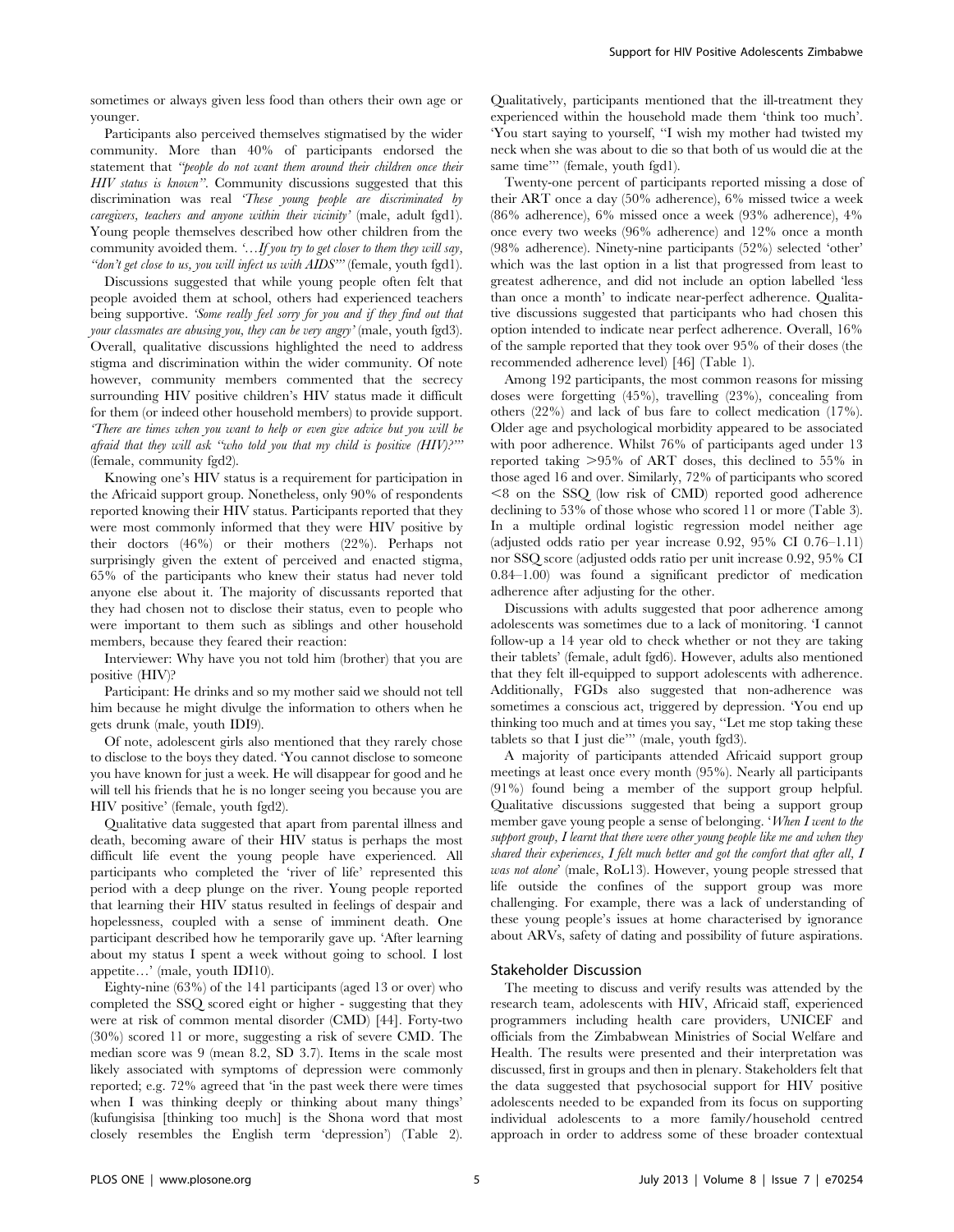#### Table 2. Shona Symptom Questionnaire.

| <b>Items</b>                                                                   | Yes (%) $(n = 141)^T$ |
|--------------------------------------------------------------------------------|-----------------------|
| There were times in which I was thinking deeply or thinking about many things  | 102(72)               |
| I found myself sometimes failing to concentrate                                | 93 (66)               |
| I lost my temper or got annoyed over trivial matters                           | 85 (60)               |
| I had nightmares or bad dreams                                                 | 98 (70)               |
| I sometimes saw or heard things which others could not see or hear             | 46 (33)               |
| My stomach was aching                                                          | 100(71)               |
| I was frightened by trivial things                                             | 72 (51)               |
| I sometimes failed to sleep or lost sleep                                      | 88 (62)               |
| There were moments when I felt life was so tough that I cried or wanted to cry | 107(76)               |
| I felt run down (tired)                                                        | 105 (74)              |
| At times I felt like committing suicide                                        | 37(26)                |
| I was generally unhappy with things that I would be doing each day             | 79 (56)               |
| My work was lagging behind                                                     | 66 (47)               |
| I felt I had problems in deciding what to do                                   | 76 (54)               |
| Median SSQ                                                                     | 9                     |
| Number scoring $\geq 8$ (risk of common mental disorder)                       | 89 (63)               |
| Number scoring $\geq$ 11 (risk of severe common mental disorder)               | 42 (30)               |

<sup>1</sup>Represents all participants 13 years of age or older, and includes four 12 year olds who were mistakenly administered ACASI instead of CAPI as indicated (as discussed in notes for Fig. 1).

doi:10.1371/journal.pone.0070254.t002

issues. They recommended a multi-component approach that combined increased access to individualised support to address the mental health and adherence needs of adolescents with an intervention that actively involved caregivers in order to strengthen their knowledge and skills.

### Enhancing the Existing Africaid Intervention

Based on the stakeholder discussions we identified a validated conceptual framework, the Unified Theory of Behavior [34,35], that had previously been adapted to support adolescent behavior change within the context of a family centered approach. The UTB conceptualizes behaviour in terms of two dimensions; firstly the immediate determinants of behaviour and secondly the immediate determinants of behavioural intention. It states that adherence to ART (for example) is more likely to occur if both i) the determinants of adhering to ART and ii) the intention to adhere to ART are 'aligned in favour of its enactment' [34,35]. We adapted this framework by combining evidence from the literature about the determinants of adolescent HIV adherence with the data from our formative work to guide expansion of the intervention (Figure 2). We endeavoured to ensure that each component of the framework was adequately addressed in the expanded programme.

## Discussion

This mixed methods research was useful in highlighting the dominant issues in the lives of HIV positive young people. While the survey data allowed us to explore and quantify a number of important issues, qualitative data allowed us to obtain a more nuanced understanding of the reality of these young peoples' lives, highlighting the value of combining the two methods in order to obtain more in-depth, balanced findings [47,48,49,50].

This is one of the first studies from a country with a generalised epidemic to report life circumstances of HIV positive young people. It tells a story of internal and external challenges these young people face. Given the challenges they report, it is not surprising that a high proportion of those screened were at risk of common mental disorder and in particular, depression. Poor psychological health, as well as being an important issue in its own right, is strongly associated with other health and social problems including low educational attainment, unemployment, alcohol/ drug abuse, risky sexual behaviours, sexual abuse and poor sexual/ reproductive health [51,52,53]. In the context of HIV, young people with poor mental health face additional challenges in relation to medication adherence and to the consequences of increased sexual risk-taking [54,55]. In adults, there is increasing recognition of the importance of mental health in relation to HIV transmission [55,56]. However, to date few HIV prevention interventions have included a mental health component and even fewer of these have been conducted in adolescents.

Our study clearly shows that even self-reported medication adherence in this group is sub-optimal. Taking medication for any chronic disease is challenging and, for non-HIV related chronic childhood illnesses (e.g. diabetes, asthma), compliance with drugs frequently becomes worse as the child becomes more independent from parental control as they enter adolescence [25]. Research demonstrated that adolescents in southern Africa have poorer ART adherence than adults [26,27]. In a large American cohort of adolescents, factors associated with non-adherence were increasing age, female gender, detectable HIV viral load, recent stressful life events, and diagnosis of mental health disorder such as depression or anxiety [57].

A systematic review of 17 studies relating to ART programs in children and adolescents from low and middle income countries found median adherence ranging from 49–100% [58]. Factors associated with level of adherence were investigated in eight studies. Associations were found between medication adherence and the child's socioeconomic environment, stigma, caregiver characteristics, dynamics of child-caregiver interactions, disclosure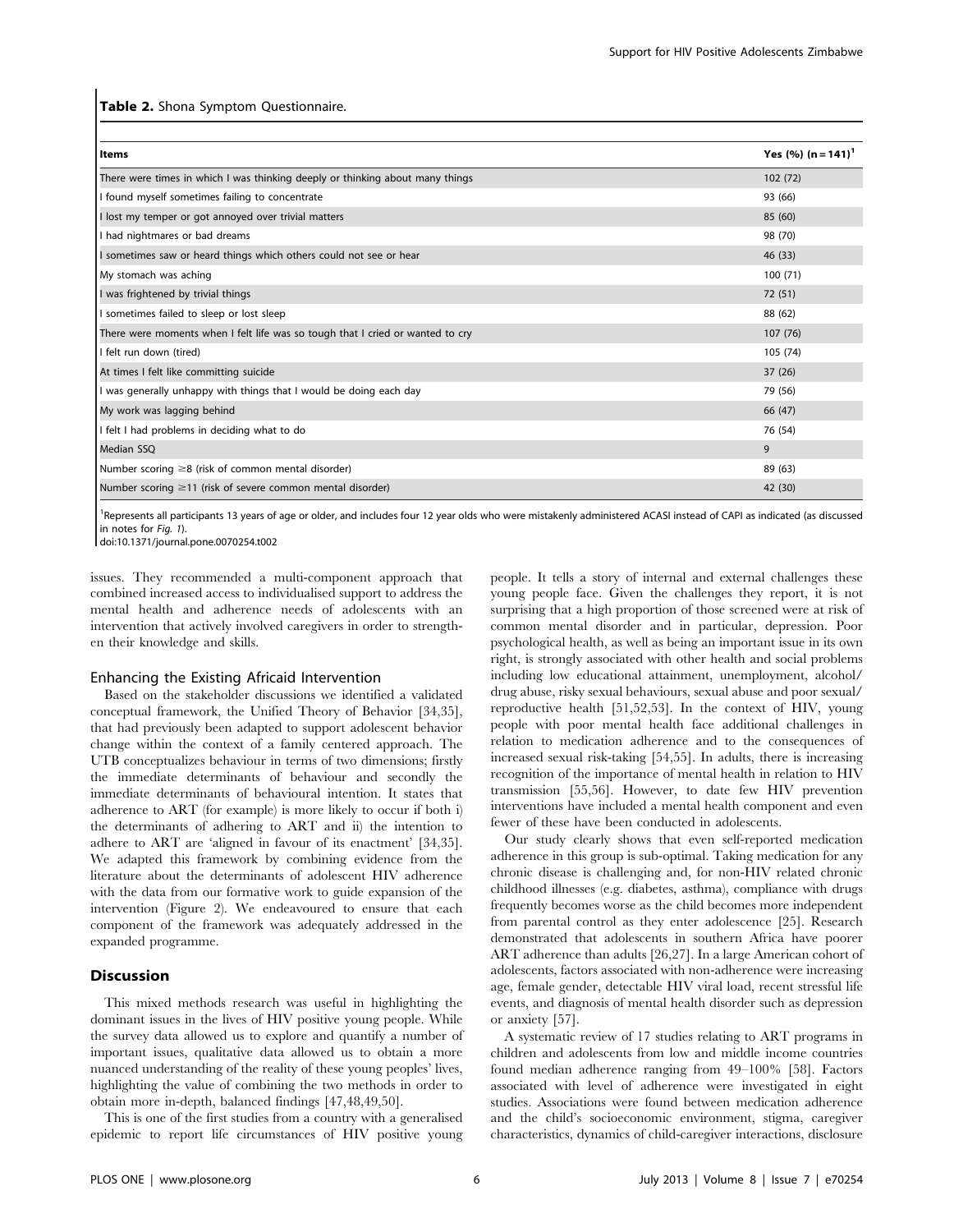| <b>Factor</b>                      | Adherent,<br>n (%) | $p$ -value | Unadjusted<br>OR <sup>1</sup><br>(95% CI) |
|------------------------------------|--------------------|------------|-------------------------------------------|
| Total                              | 129 (67)           |            |                                           |
| Gender                             |                    |            |                                           |
| Female                             | 77 (69)            | 0.534      | $1.48(0.87 - 2.53)$                       |
| Male                               | 52 (64)            |            | $1 -$                                     |
| Age, years                         |                    |            |                                           |
| < 13                               | 51 (76)            | < 0.001    | 0.86 $(0.77-0.95)^2$                      |
| $13 - 15$                          | 48 (69)            |            |                                           |
| >16                                | 30 (55)            |            |                                           |
| Education                          |                    |            |                                           |
| Completed primary school           | 64 (64)            | 0.438      | $0.90(0.44 - 1.86)$                       |
| Did not complete primary<br>school | 60 (70)            |            | $1 -$                                     |
| Sufficient essential items         |                    |            |                                           |
| Some lack of items                 | 105 (68)           | 0.567      | 1.00 (0.50-1.98)                          |
| No lack of items                   | 24 (63)            |            | $1 -$                                     |
| Food security                      |                    |            |                                           |
| Some insecurity                    | 60 (66)            | 0.760      | $0.78$ $(0.46 - 1.34)$                    |
| No insecurity                      | 69 (68)            |            | $1 -$                                     |
| Orphanhood                         |                    |            |                                           |
| Not orphan                         | 29 (63)            |            | $1 -$                                     |
| Single <sup>3</sup>                | 60 (68)            | 0.794      | $1.09(0.56 - 2.12)$                       |
| Maternal <sup>3</sup>              | 63 (68)            | 0.475      | $1.27(0.66 - 2.46)$                       |
| Paternal <sup>3</sup>              | 77 (69)            | 0.576      | $1.20(0.63 - 2.27)$                       |
| Double <sup>3</sup>                | 40 (69)            | 0.416      | $1.35(0.65 - 2.81)$                       |
| Changes to household               |                    |            |                                           |
| Changed at least once              | 52 (75)            | 0.080      | 1.69 (0.96-2.96)                          |
| No change                          | 77 (63)            |            | $1 -$                                     |
| Sickness in family                 |                    |            |                                           |
| Sick family members                | 58 (67)            | 0.874      | $1 -$                                     |
| No sick family members             | 58 (64)            |            | $0.91(0.52 - 1.58)$                       |
| Disclosure                         |                    |            |                                           |
| Disclosure                         | 38 (61)            | 0.242      | $0.70$ $(0.40-1.25)$                      |
| No disclosure                      | 78 (70)            |            | 1 -                                       |
| Mental Health (SSQ)                |                    |            |                                           |
| < 8                                | 34 (72)            | 0.038      | $0.92$ $(0.84 - 1.00)^2$                  |
| $8 - 10$                           | 23 (56)            |            |                                           |
| $\geq$ 11                          | 19 (53)            |            |                                           |
| Stigma                             |                    |            |                                           |
| None                               | 23 (74)            | 0.855      | 1.05 $(0.87 - 1.27)^2$                    |
| $1 - 5$                            | 65 (68)            |            |                                           |
| All                                | 5 (71)             |            |                                           |
| Transport fares to collect ARVs    |                    |            |                                           |
| Lack of fares                      | 22 (69)            | 1.000      | $1 -$                                     |
| No lack of fares                   | 107 (67)           |            | $0.84(0.42 - 1.67)$                       |

<sup>1</sup>ORs for increasing adherence as measured by a scale, calculated under the assumption of proportional odds.

<sup>2</sup>OR for a one unit increase in factor.

<sup>3</sup>Orphanhood categories not mutually exclusive. ORs and p-values for each category calculated relative to non-orphans.

doi:10.1371/journal.pone.0070254.t003

of HIV status, regimen complexity, side effects, and cost of medication [58]. The recently updated US Paediatric HIV Guidelines include recommendations to improve medication adherence in adolescents including use of individualized treatment plans, intensive follow-up in the first few months of therapy, and simplifying drug regimens among other things [46].

In the Zimbabwean context, our data confirmed the association between poor adherence and the wider psychosocial environment in which the adolescent lives and pointed to the need for a family/ household centred approach to providing support which addresses both individual issues relating to the logistics of adhering to ART and the wider contextual barriers such as disclosure, stigma and depression.

The Unified Theory of Behaviour (UTB) has been previously validated as a framework to underpin family-centred interventions for adolescents [34] in order to support behaviour change. We adapted the UTB to adolescent adherence to HIV treatment and care in Zimbabwe to develop a culturally-relevant adolescent and family-centred intervention for promoting ART adherence (Figure 2). The expanded intervention combines three components i) a monthly community based support group with individualized support from a Community Adolescent Treatment Supporter (CATS); ii) a caregiver intervention; iii) a group cognitive behavioural therapy intervention to support adherence. These multiple components address both the determinants of the intention to adhere (which mainly relate to psychosocial aspects) as well as of adherence per se (related to knowledge, skills and environment) and are intended to be overlapping and synergistic.

The monthly community-based support groups will led by a 'volunteer' nurse counsellor with individualized support provided through Community Adolescent Treatment Supporters (CATS). These CATS are older adolescents with HIV who are trained and supported (using MoHCW guidelines for lay counsellors) to provide support for both adherence and more general issues facing HIV positive adolescents (such as information about HIV generally, issues related to disclosure, grief, stigma, dating and their sexual and reproductive health). This approach combines the principles of 'positive health dignity and prevention' [59] with the characteristics of effective adherence interventions outlined in a recent Cochrane review: practical medical management, individualized support, intensive follow-up in the first few months of therapy and intervention of more than 12 weeks duration [60]. b) In addition, we have adapted and tested a 10 session cognitive behavioural therapy (CBT) intervention to improve self-efficacy and emotional resilience among Zimbabwean teenagers, [61,62,63] as well as specifically address negative cognitions and beliefs, which is being further adapted to include material related to adherence to ART [64].

This CBT intervention is the only 'preventive mental health program' recommended by WHO for use in adolescents [65] and CBT is one of the few psychological approaches that has been successfully used to improve ART adherence among adults with depression. c) Importantly, the program will also address support for caregivers and other household members. Our data show that it is essential to involve the wider family unit in the care of these young people both to try and reduce stigma and discrimination in the household and through that, the wider community, and to enhance support for all aspects of their treatment and care. Of note, as advocated by Reisner and colleagues [66], this approach specifically takes account of the wider contextual issues facing young people and does not 'just focus' on adherence.

This evidence-based, theoretically-derived adolescent and family-centred adherence support program is sustainable and affordable locally (and indeed is currently being scaled up within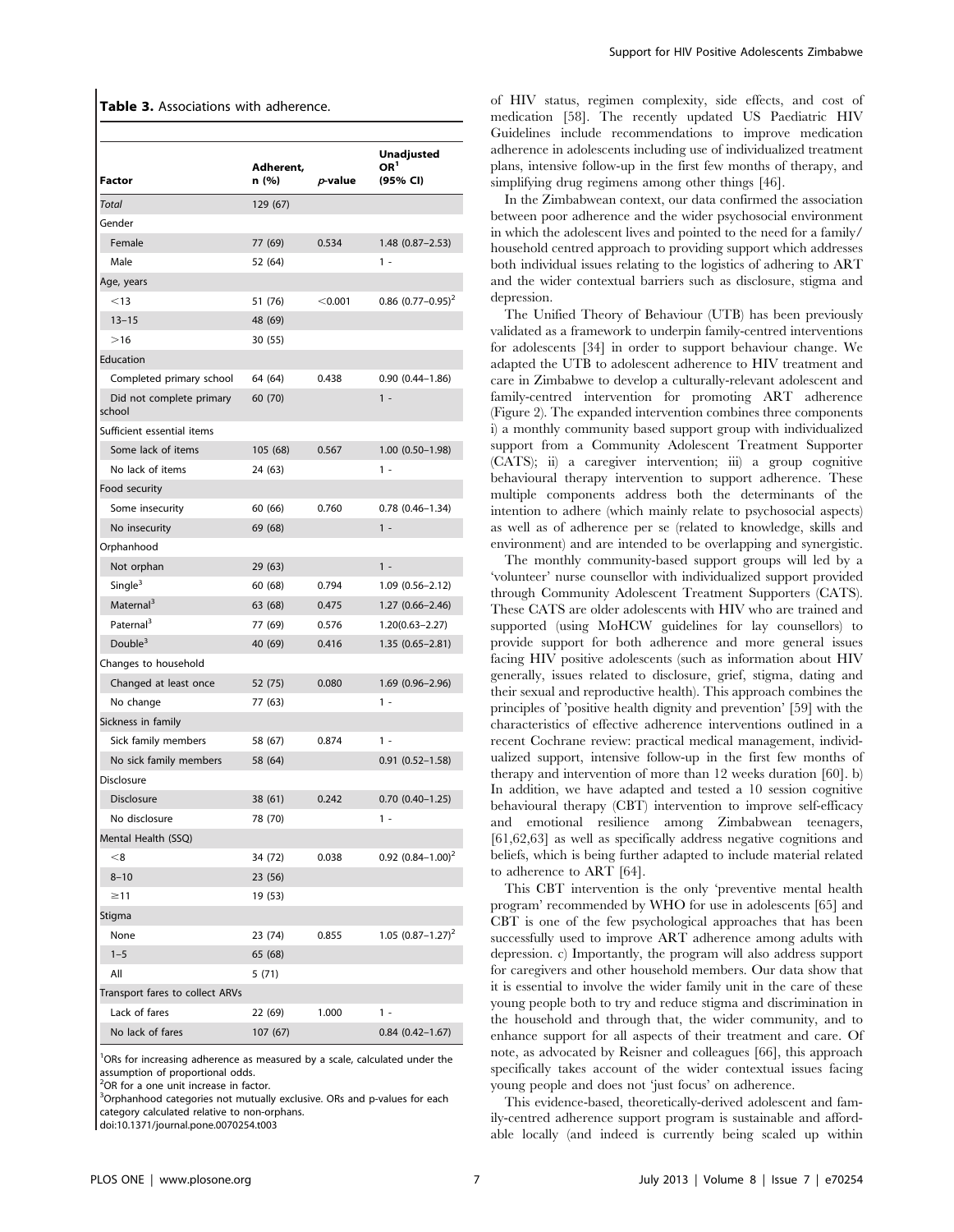|                                                      | Principles underlying the three components of the community based<br>adolescent and family-centred adherence intervention                                      |
|------------------------------------------------------|----------------------------------------------------------------------------------------------------------------------------------------------------------------|
| Support from<br>Community<br>Adolescent<br>Treatment | Addresses attitudes, social norms, knowledge, belief<br>and expectations and salience of adherence to ART<br>(through modeling, peer influence, and education) |
| Supporters                                           | Individualized medication adherence plan<br>Intensive follow up in first few months of therapy                                                                 |
| Cognitive<br>Behaviour                               | Builds self efficacy by addressing cognitions that<br>reinforce non-adherence                                                                                  |
| Therapy<br>Intervention                              | Treats low mood which undermines adherence<br>Addresses negative self concept of self by addressing<br>cognitions that reinforce negative beliefs              |
| Caregiver<br>component                               | Increases knowledge and skills to support adherence<br>$\bullet$                                                                                               |
|                                                      | Facilitates disclosure within the household and<br>providing linkages to other HIV affected families<br>Addresses adolescent to parent communication           |

#### Figure 2. Three components of the community based intervention. doi:10.1371/journal.pone.0070254.g002

Zimbabwe through Africaid). It is a potentially portable intervention that could be used across sub-Saharan Africa. We plan to evaluate the effectiveness and cost-effectiveness of this theoretically-derived approach in terms of its impact on psychological wellbeing, HIV outcomes, ART adherence and reported sexual risktaking as the programme is expanded.

Separately there is growing recognition of the need to involve youth researchers in research design, conduct and analysis [67,68]. The general belief is that this will likely enable greater equity in the research process, eliminating the hierarchical power dynamics which characterize much research with young people, and which can characterize research conducted by 'Northern'-led teams in resource-limited settings [67,69]. Although youth researchers were able to collect quantitative data, their interviewing skills were suboptimal (e.g. use of probes was generally poor). Some of the data had to be recollected by more experienced researchers. Participatory tools, such as the 'river of life', which we used to obtain life history narratives, appeared to be more intuitive and resulted in higher quality data collection. Youth researchers had valuable insights that helped in data interpretation. Overall, we found that whilst there are benefits in engaging youth researchers, the process is not without its challenges and needs to be complemented by other data collection approaches.

# References

- 1. UNAIDS (2012) Regional Fact Sheet 2012. Geneva: UNAIDS.
- 2. Cavarelli M, Scarlatti G (2011) Human immunodeficiency virus type 1 motherto-child transmission and prevention: successes and controversies. J Intern Med 270: 561–579.
- 3. UNAIDS (2011) UNAIDS World AIDS Day Report; How to get to zero: Faster, Smarter, Better. Geneva: UNAIDS.
- 4. UNAIDS (2009) AIDS Epidemic Update. Geneva Joint United Nations Programme on HIV/AIDS.
- 5. UNAIDS (2012) Report on the Global AIDS Epidemic. Geneva: UNAIDS.
- 6. Ministry of Health and Child Welfare (2009) Zimbabwe National HIV and AIDS Estimates 2009. Harare: MOHCW.
- 7. Ministry of Health and Child Welfare (2012) Global AIDS Response: Zimbabwe Country Report 2012. Harare: MOHCW.

In conclusion, there is clearly an urgent need to develop and carefully evaluate culturally-appropriate and sustainable strategies to improve and maintain child and adolescent adherence plus psycho-social support for this vulnerable group. This mixed methods research allowed us to describe the lived experiences of HIV positive young people in Zimbabwe which were then used to inform the adaptation of Africaid's intervention to develop a more theoretically-derived and comprehensive programme of support which we plan to evaluate in terms of its efficacy and costeffectiveness as it is brought to scale.

# Acknowledgments

We thank study participants, without whom this study would not have been possible. We would also like to thank the 10 youth researchers for assisting with data collection.

## Author Contributions

Conceived and designed the experiments: FMC WM NW JD. Performed the experiments: WM PC MM. Analyzed the data: WM JB AC PC MM JD. Contributed reagents/materials/analysis tools: JB AC NW FMC RA MAA ELC SM SML. Wrote the paper: WM JB PC MM AC JD NW RA MAA ELC SM SML FMC. Helped with data interpretation and guided the analysis: NW RA MAA AC ELC SM SML.

- 8. Ferrand RA, Bandason T, Musvaire P, Larke N, Nathoo K, et al. (2010) Causes of acute hospitalization in adolescence: burden and spectrum of HIV-related morbidity in a country with an early-onset and severe HIV epidemic: a prospective survey. PLoS Med 7: e1000178.
- 9. Ferrand RA, Luethy R, Bwakura F, Mujuru H, Miller RF, et al. (2007) HIV infection presenting in older children and adolescents: a case series from Harare, Zimbabwe. Clin Infect Dis 44: 874–878.
- 10. Parsons R (2012) One day this will all be over: Growing up with HIV in eastern Zimbabwe. Harare: Weaver Press.
- 11. Gray GE (2010) Adolescent HIV–cause for concern in Southern Africa. PLoS Med 7: e1000227.
- 12. Bandason T, Langhaug LF, Makamba M, Laver S, Hatzold K, et al. (2013) Burden of HIV among primary school children and feasibility of primary school-